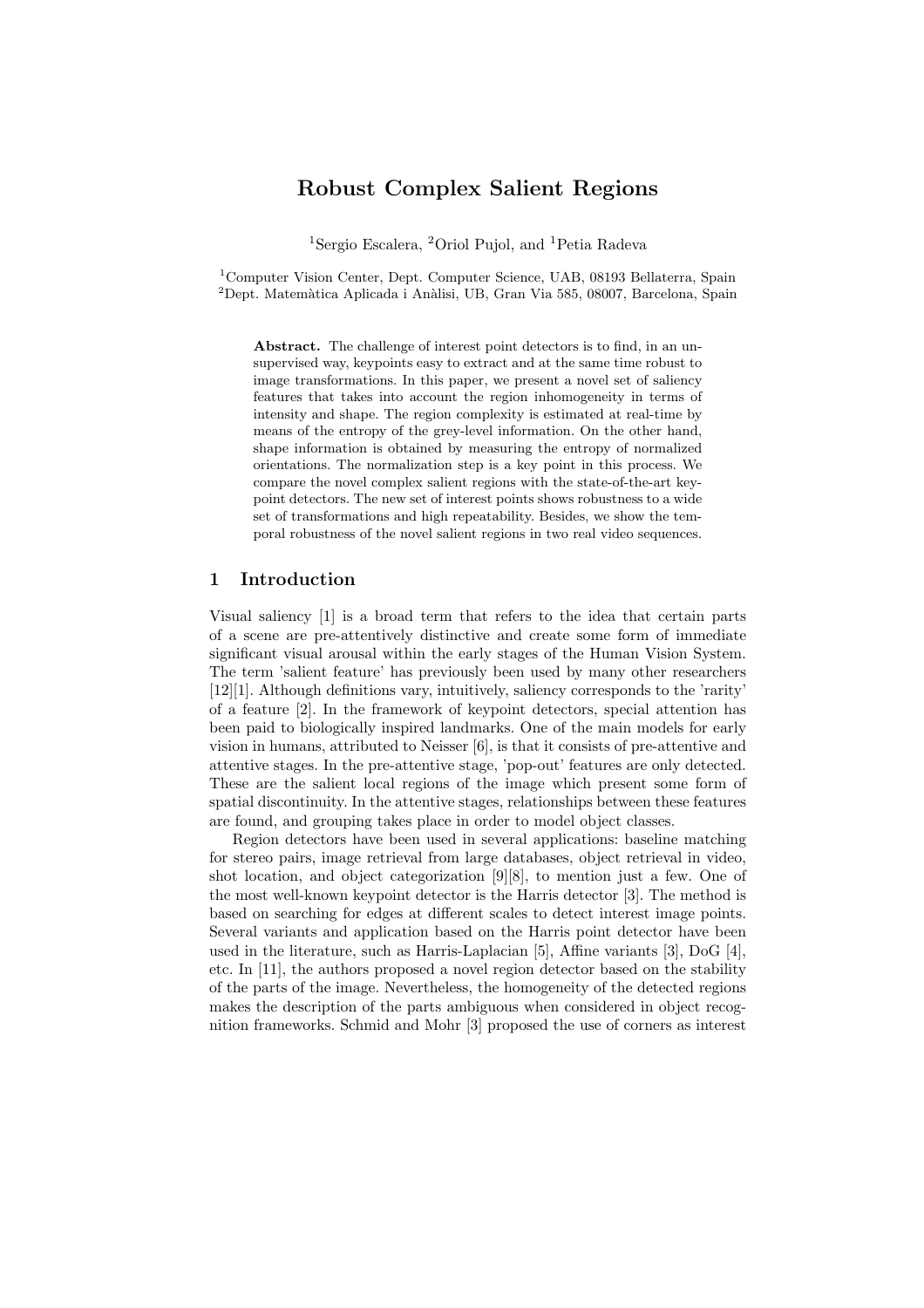points in image retrieval. They compared different corner detectors and showed that the best results were provided by the Harris corner detector [5]. Kadir et al [1] estimate the entropy of the grey levels of a region to measure its magnitude and scale of saliency. The detected regions are shown to be highly discriminable, avoiding the exponential temporal cost of analyzing dictionaries when used in object recognition models, as in [12]. Nevertheless, using the grey level information, one can obtain regions with different complexity and with the same entropy values. In [10], a method for introducing the cornerness of the Harris detector in the method of [1] is proposed. Nevertheless, the robustness of the method is directly dependent on the cornerness performance.

In this paper, we propose a model that allows to detect the most relevant image features based on their saliency complexity. We use the entropy measure based on the color or grey level information and shape complexity (defined by means of a novel normalized pseudo-histogram of orientations) to categorize the saliency levels. This new Complex Salient Regions can be related to the preattentive stage of the HVS. In this sense, they are biologically inspired since it is known that some neural circuits are specialized or sensitive to a restrictive set of visual shapes, as edge, contour and motion detectors as others related to color and spatial frequencies [7]. Although orientations have been previously used in the literature with very few success[1], our approach defines a normalized procedure that makes this measure very relevant and robust.

The paper is organized as follows: chapter 2 explains our Complex Salient Regions, section 3 shows experimental results, and section 4 concludes the paper.

# 2 Complex Salient Regions

In [1], Kadir et. al. introduce the grey-level saliency regions. The key principle is that salient image regions exhibit unpredictability in their local attributes and over spatial scale. This section is divided in two parts: firstly, we describe the background formulation, inspired in [1]. And, secondly, we introduce the new metrics to estimate the saliency complexity.

### 2.1 Detection of salient regions

The framework to detect the position and scale of the saliency regions uses a saliency estimation (defined by the Shannon entropy) at different scales of a given point. In this way, we obtain a function of the entropy in the space of scales. We consider significant saliency regions those that correspond to maxima of that function, where the maxim entropy value is used to estimate the complex salient magnitude. Now we define the notation and description of the stages of the process.

Let  $H_D$  be the entropy of a given descriptor D,  $S_p$  the space of significant scales, and  $W_D$  the relevance factor (weight). In the continuous case, the saliency measure  $\gamma_D$ , a function of scale s and position x, are defined as:

$$
\gamma_D(S_p, x) = W_D(S_p, x) H_D(S_p, x) \tag{1}
$$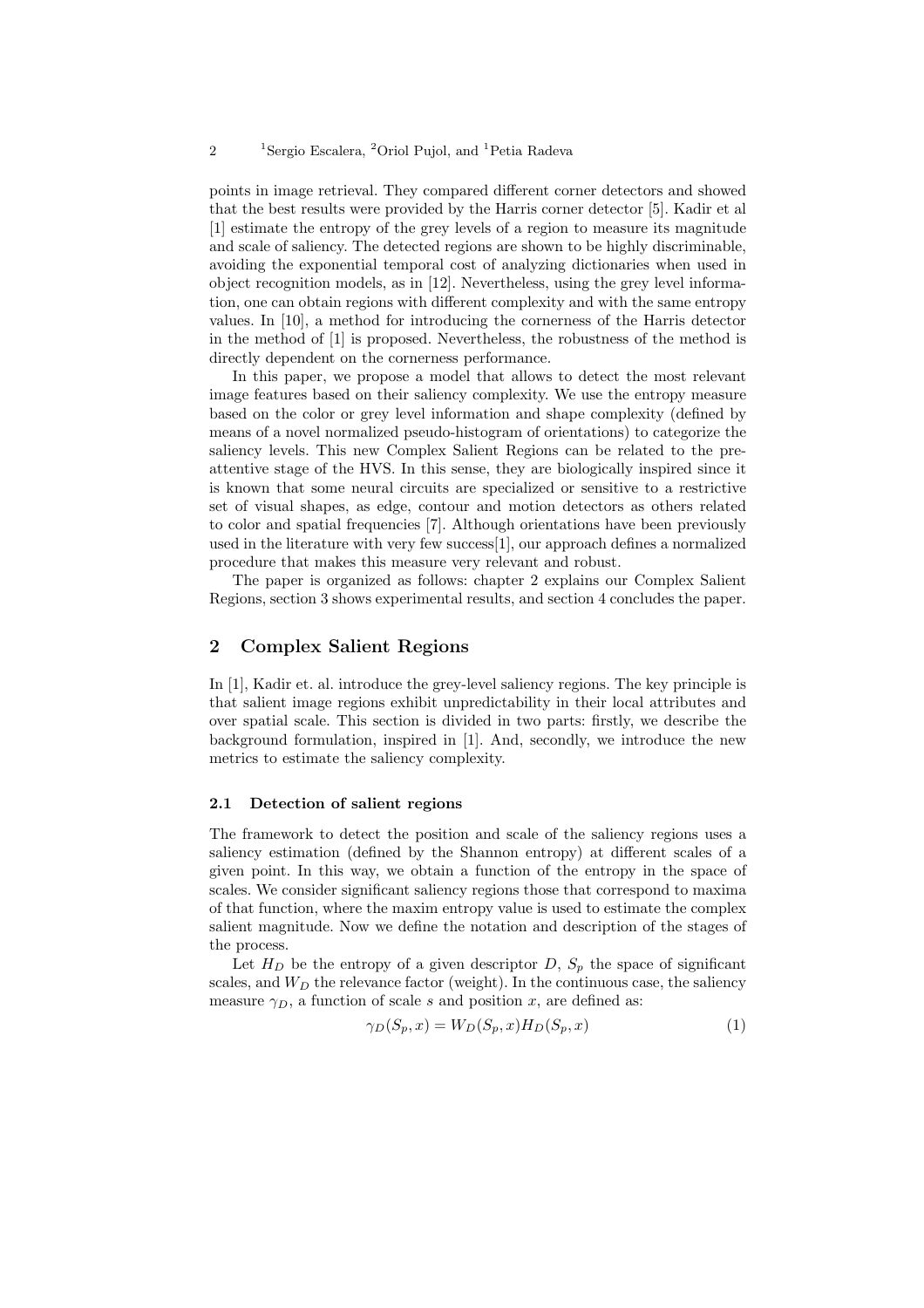for each point x and the set of scales  $S_p$  at which entropy peaks are obtained. Then, the saliency is determined by weighting the entropy at those scales by  $W_D$ . The entropy  $H_D$  is defined as  $H_D(s, x) = -\int p(I, s, x) \log_2 p(I, s, x) dI$ , where  $p(I, s, x)$  is the probability density of the intensity I as a function of scale s and position x. In the discrete case, for a region  $R<sub>x</sub>$  of n pixels, the Shannon entropy is defined as

$$
H_D(R_x) = -\sum_{i=1}^n P_{D,R_x}(i)log_2 P_{D,R_x}(i)
$$
\n(2)

where  $P_{D,R_x}(i)$  is the probability of descriptor D taking the value i in the local region  $R_x$ , for n grey levels. The set of scales  $S_p$  is defined by the maxima of the function  $H_D$  in the space of scales  $S_p =$ ©  $s: \frac{\partial H_D(s,x)}{\partial s} = 0, \quad \frac{\partial^2 H_D(s,x)}{\partial s^2} < 0$ ª

These equations are illustrated by the detected local maxima in fig. 1. In the figure, a point  $x$  is evaluated in the space of scales, obtaining two local maxima. These peaks of the entropy estimation correspond to the representative scales for the analyzed image point.



Fig. 1. Local maxima of function  $H_D$  in the scale space S

The relevance of each position of the saliency at its representative scales is defined by the inter-scale saliency measure  $W_D(s, x) = s \frac{\partial}{\partial s} H_D(s, x)$ .

Considering each scale s of  $S_p$  and the pixel x, we estimate  $W_D$  in the discrete case as,

$$
W_D(s,x) = s \frac{|H_D(s-1,x) - H_D(s,x)| + |H_D(s+1,x) - H_D(s,x)|}{2}
$$
 (3)

where  $s \in [1, ..., S]$ , for S the total number of scales. Using the previous weighting factor, we assume that the significant salient regions correspond to that locations with high distortion in terms of the Shannon entropy and its peak magnitude.

#### 2.2 Traditional grey-level and orientation saliency

Kadir et. al. [1] used the grey-level entropy to define the saliency complexity of a given region. However, this approach falls short in front of clear cases of different complexities. In fig. 2 one can observe different regions with the same amount of pixels for each grey level and different visual complexity. Note that the approach proposed by [1] gives the same entropy value for all of them.

A natural and well founded measure to solve this pathology is the use of complementary orientation information. In the same work [1], Kadir et. al. considered the use of orientations with very limited and inconclusive results. The use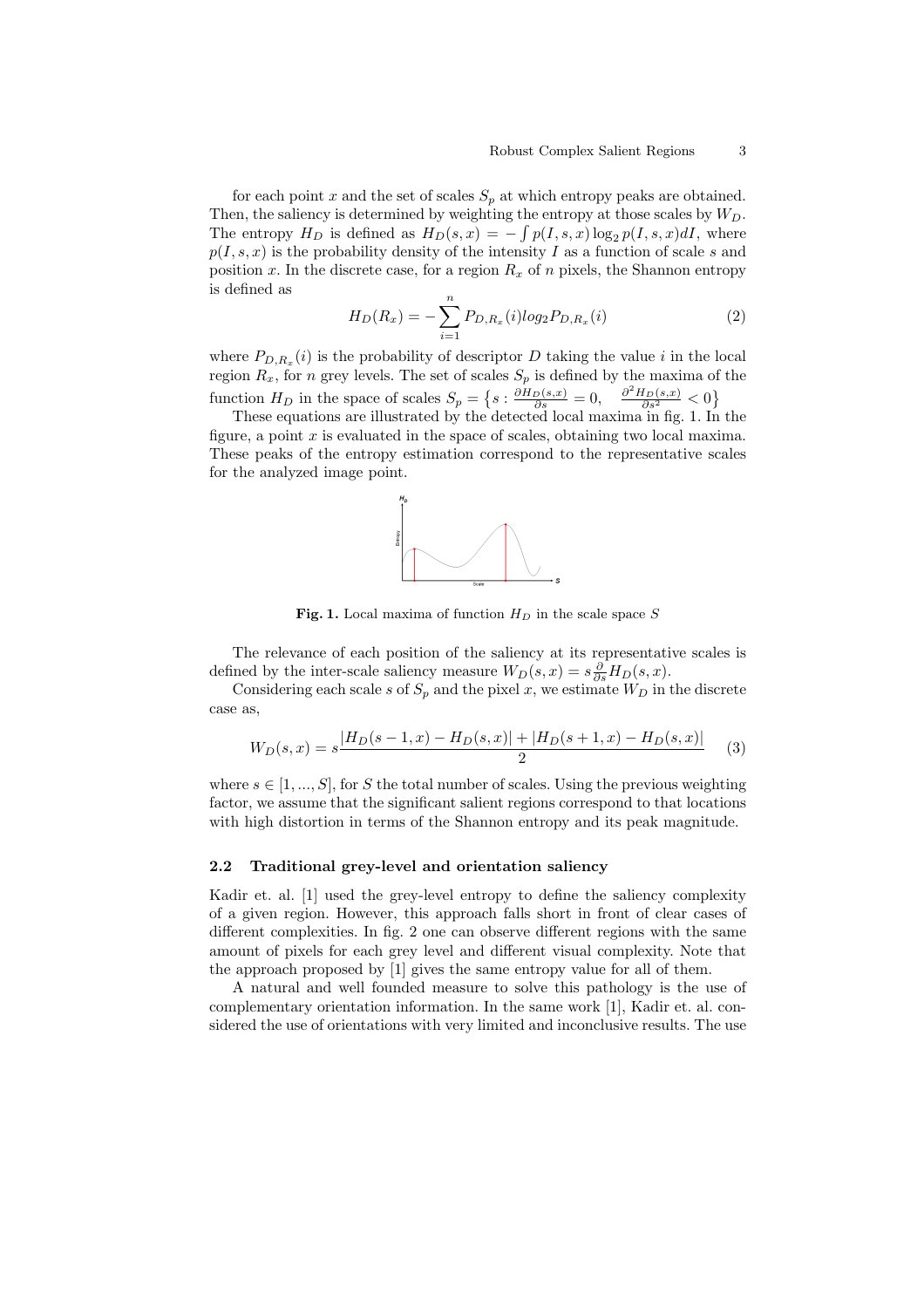<sup>1</sup>Sergio Escalera, <sup>2</sup>Oriol Pujol, and <sup>1</sup>Petia Radeva



Fig. 2. Regions of different complexity with the same grey level entropy.

of orientations as a measure of complexity involves several problems. In order to exemplify those problems, suppose that we have the regions (a) and (b) of fig. 3. Both regions have the same pdf (fig.  $3(c)$ ), although contain different number of significant orientations with the same proportion (histograms of fig. 3(d) and (e)).



Fig. 3. (a)(b) Two circular regions with the same content at different resolutions. (c) Coincident pdf for the regions (a) and (b). (d) Orientations histogram for (a), and (e) orientations histogram for (b).

To solve the commented problems, we propose a design of the normalized orientation.

#### 2.3 Normalized orientation entropy measure

The normalized orientation entropy measure is based on computing the entropy using a pseudo-histogram of orientations. The usual way to estimate the histogram of orientations of a region is to use a range from 0 to  $2\pi$  radians. However, a very important information related to the orientation is omitted, the lack of orientation, referred from now on as 'non-orientation'. Our proposed orientation metric consists of computing the saliency including this *non-orientations* in the modified orientation pdf.

Considering the  $k \leq K$  most significant orientations using an experimental threshold, where  $K$  is the total orientation magnitudes from a given region, we compute the histogram  $h<sub>O</sub>$ . The normalization bin is then added as  $h<sub>O</sub>(n+1) =$  $K - k$ . In this way, the modified orientation pdf for the histogram  $h<sub>O</sub>$  is obtained by means of:

$$
PDF_O(i) = \frac{h_O(i)}{\sum_{j=1}^{n+1} h_O(j)}, \forall i \in [1, ..., n+1]
$$
\n(4)

In order to obtain the orientation entropy value, we consider the first  $n$  values of the normalized histogram. Note that the  $n+1$  position is not included in the entropy evaluation since its goal is to normalize the first  $n$  positions, as shown in eq. (4).

4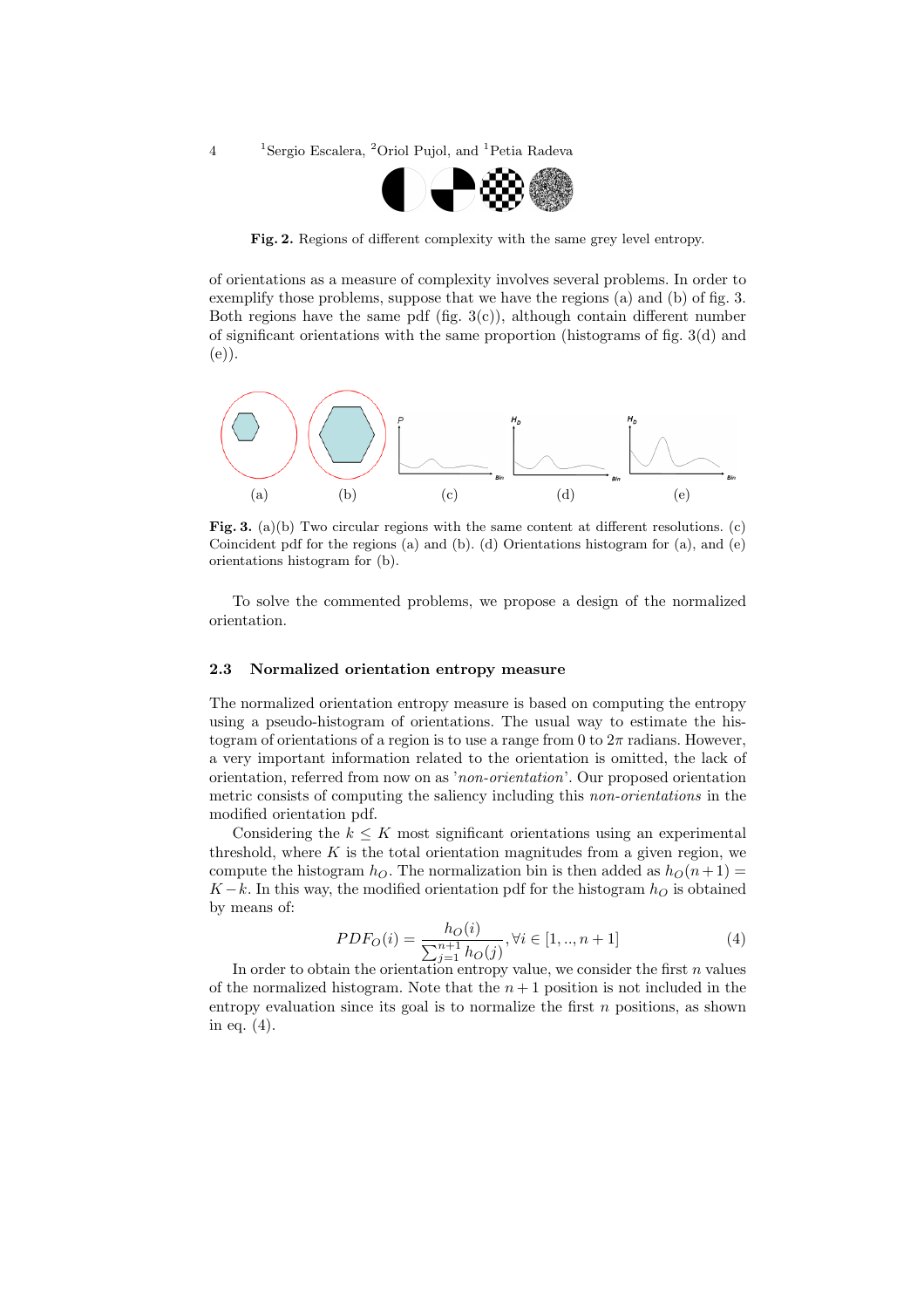#### 2.4 Combining the saliency

In our particular case, the grey-level histogram is combined with the pseudohistogram of orientations. In this way, once estimated the two corresponding pdf, we apply equations (1), (2), and (3) to each one, and the final measure combination is obtained by means of the simple addition<sup>1</sup>  $\gamma = \gamma_G + \gamma_O$ , where  $\gamma_G$  and  $\gamma_O$  are estimated by equation (1) for the grey and orientation saliency, and  $\gamma$  is the result, where the final significant saliency positions, magnitudes (level of complexity), and scales are defined. This new saliency measure gives a high complexity value when the region contains different grey levels information (non-homogeneous region), and the shape complexity is high (high number of gradient magnitudes at multiple orientations). The complexity order to detect the salient regions is  $O(dl)$ , where d is the number of image pixels, and l is the number of scales searched for each pixel.

## 3 Results

We compare the presented CSR with the Harris-Laplacian, Hessian-Laplacian, and the grey-level saliency in terms of repeatability and false alarm rate. The parameters used for the region detectors are the default parameters given by the authors [11][1][3]. The number of regions obtained by each method strongly depends on the image type since each one responds to different type of features. Nevertheless, we use the 20% maximum responses of each detector to analyze the robustness of the most significant salient regions.

In order to validate our results, we selected the samples of fig. 4 from the public Caltech repository database. In this set of samples, we applied a set of transformations: rotation (10 degrees per step up to 100), white noise addition  $(0.1 \text{ of the variance per step up to } 1.0)$ , scale changes  $(15\% \text{ per step up to } 1.0)$ 150), and affine distortions (5 pixels x-axis distortion per step up to 50). The mean results for the repeatability and false alarm ratios are shown in fig. 5. We consider the repeatability defined as the percentage of the initial detected regions that is maintained in the space of transformations, and the false alarm rate as the percentage of detected regions that do not have a correspondence in the initial image. Observing the figures, one can see that the CSR regions obtain better performance in terms of repeatability, obtaining the highest percentage of intersected regions for all types of image distortions. For the case of false alarm rate, the CSR and the Hessian Laplace methods are the best, obtaining similar results.

The next experiment is to apply the CSR regions to video sequences to show its temporal robustness. We have used the video images from the Ladybug2 spherical digital camera from Point Grey Research group [13]. The car system has six cameras that enable the system to collect video from more than 75% of the full sphere [13]. Besides, we have tested road video sequences from the

<sup>&</sup>lt;sup>1</sup> We have experimentally observed that this simple combination obtains the most relevant results in comparison with other kinds of combinations.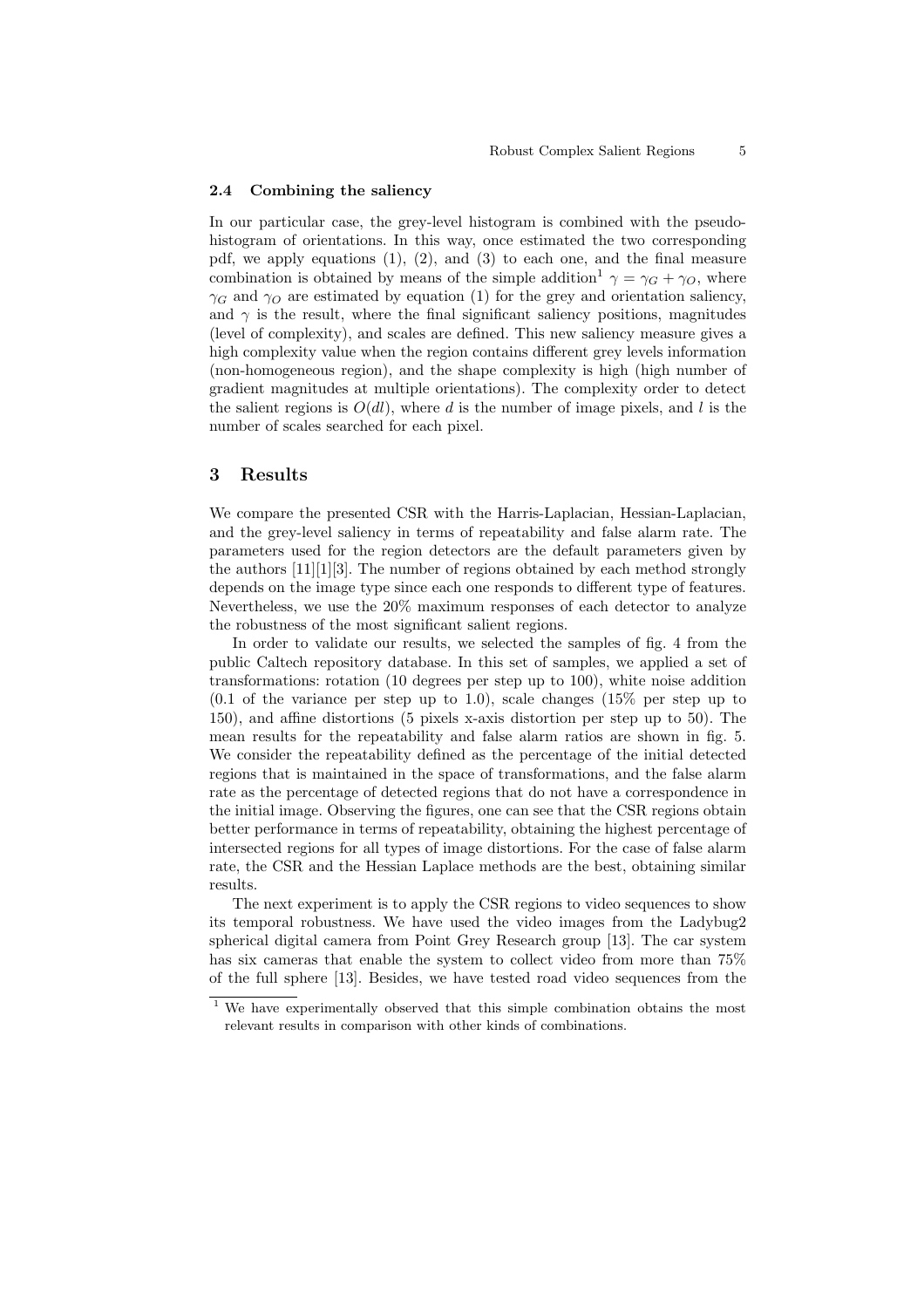

Fig. 4. Caltech database samples used to test the keypoint detectors.

Geovan Mobile Mapping process from the Institut Cartogràfic de Catalunya [14]. For both experiments we have analyzed 100 frames, using the SIFT descriptor [4] to describe the regions. The matching is done by similar regions descriptors in a neighborhood of the detected CSRs. The smoothed oriented maps from CSR matchings are shown in fig.  $6$  and fig.  $7$ . Fig.  $6(a)$  shows the oriented map in the first analyzed frame of [13]. Fig. 6(b) focuses on the right region of (a). One can see that the matched complex regions correspond to singularities in the video sequence and approximates roughly the video movement. From the road experiment of fig. 6, where appear cars and traffic signs (fig.  $6(a)$  and (b)), the oriented map is shown in fig.  $6(c)$ , where the amplified right region shown in fig. 6(d) shows the correct temporal behavior of the road video sequences.

### 4 Conclusions

6

We have presented a novel set of salient features, the Complex Salient Regions (CSR). These features are based on complex image regions estimated at real-time using an entropy measure. The presented CSR analyzes the complexity of the regions using the grey-level, and orientations information. We introduced a novel procedure to consider the anisotropic features of image pixels that makes the image orientations useful and highly discriminable in object recognition frameworks. One can use the complexity criteria to adjust the detector requirements in a compromise between robustness and computational time. The novel set of features is highly invariant to a great variety of image transformations, and leads to a better repeatability and lower false alarm rate than the state-of-the-art keypoint detectors. These novel salient regions show robust temporal behavior on real video sequences, and can be potentially applied to real-time matching and image retrieval problems (less than 1 second in  $800\times640$  medium resolution images), avoiding the exponential number of features and time complexity of the exhaustive methods.

## 5 Acknowledgements

This work was supported in part by the projects, FIS-G03/1085, FIS-PI031488, MI-1509/2005, and TIN2006-15308-C02-01.

# References

1. T. Kadir, and M. Brady, "Saliency, Scale and Image Description", Intl. J. of Computer Vision, vol. 45, issue 2, pp- 83-105, 2001.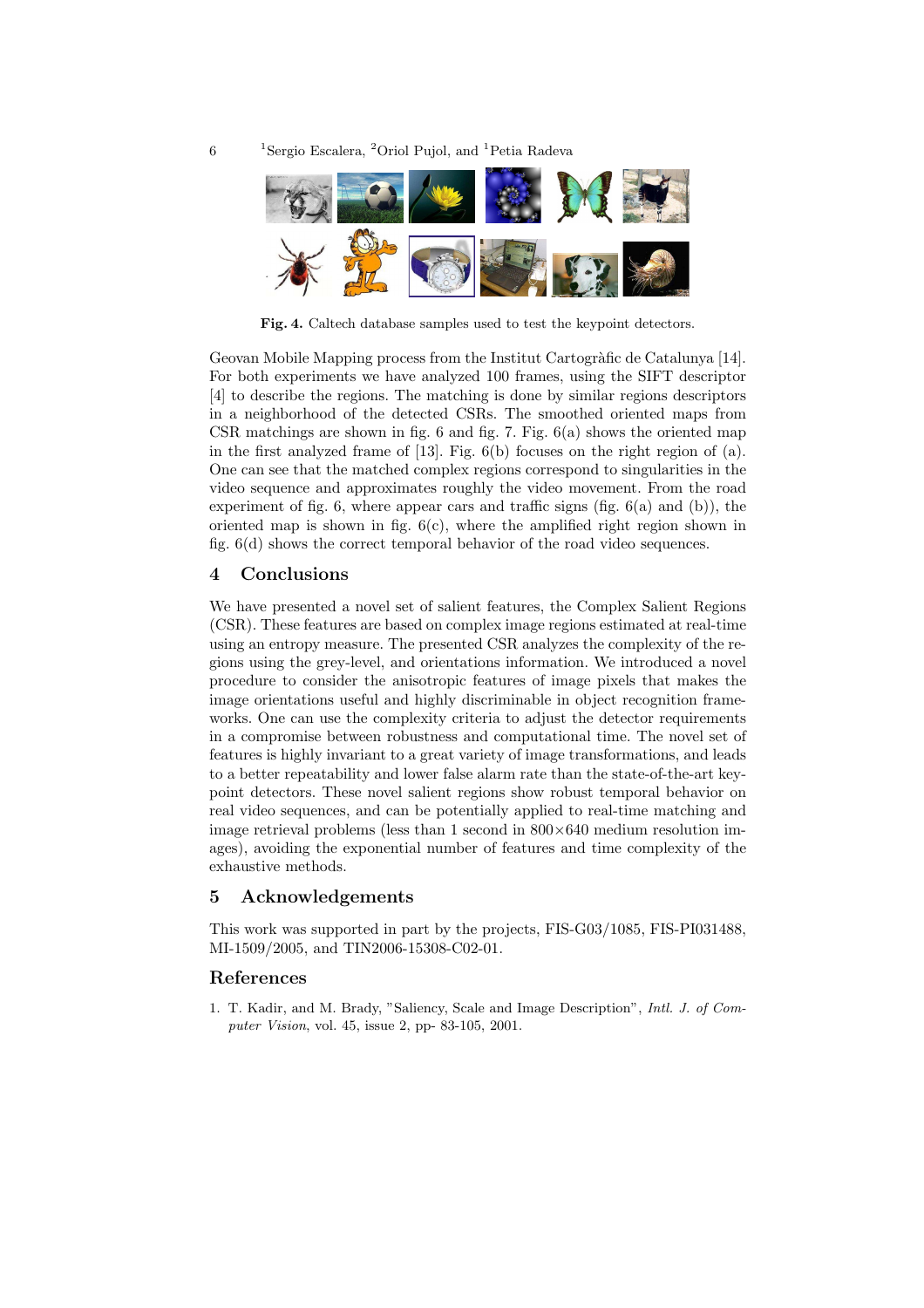

Fig. 5. (a)(b)Hit rate (H) and false alarm rate (FA) for scale, (c)(d) rotation, (e)(f) white noise, and  $(g)(h)$  affine invariants in the space of transformations.